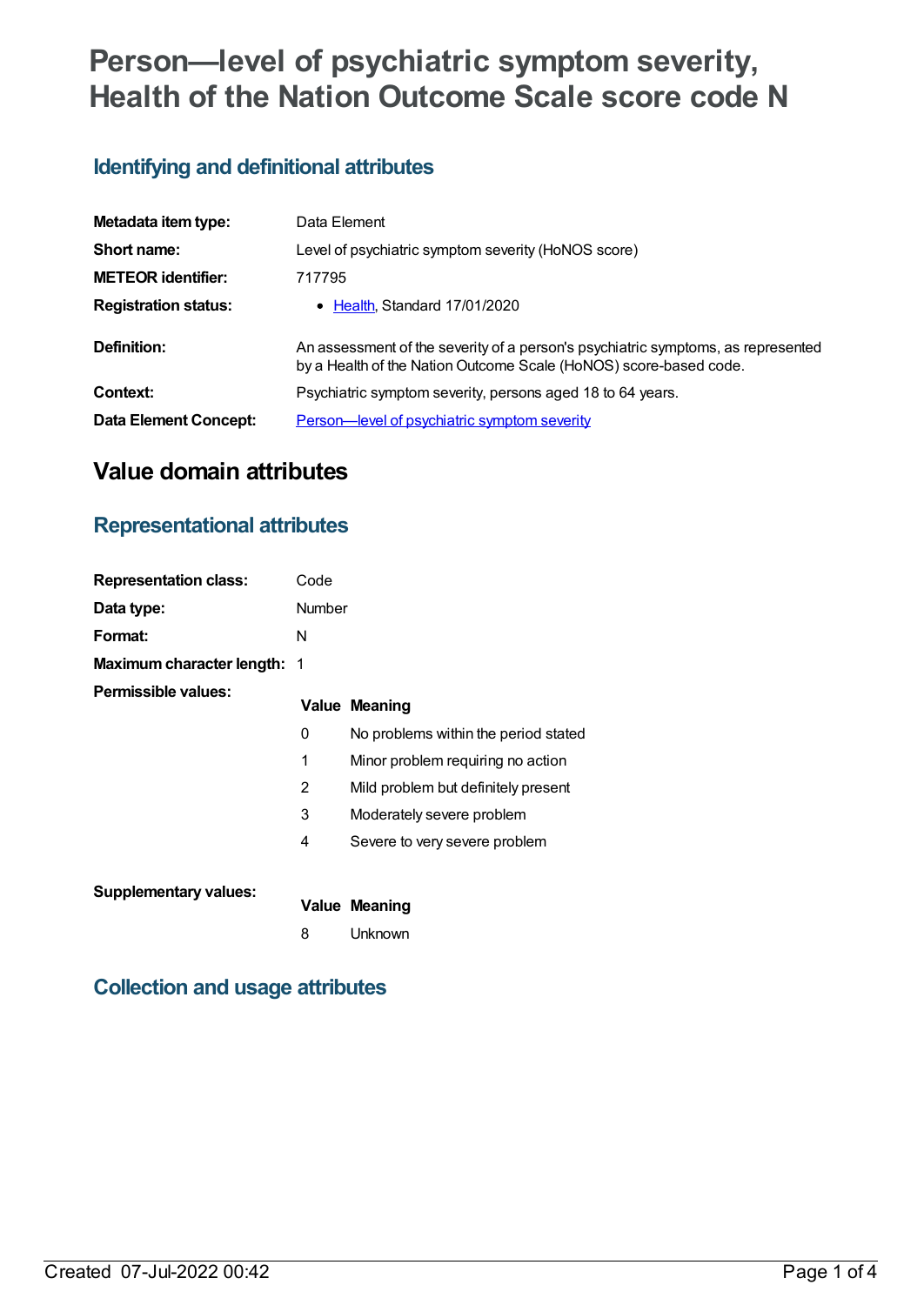**Guide for use:** CODE 8 Unknown

This code should be used for HoNOS values that are missing or recorded in the HoNOS tool as '7 - Not stated/missing' and '9 - Unknown'.

The Health of the Nation Outcome Scale (HoNOS) is used to rate adult mental health service users. Together, the scales rate various aspects of mental and social health.

HoNOS is answered on an item-specific anchored 5-point scale with higher scores indicating more problems. Each scale is assigned a value of between 0 and 4, or 8 for unknown. The twelve scales are as follows:

- Behavioural disturbance
- Non-accidental self injury
- Problem drinking or drug use
- Cognitive problems
- Problems related to physical illness or disability
- Problems associated with hallucinations and delusions
- Problems associated with depressive symptoms
- Other mental and behavioural problems
- Problems with social or supportive relationships
- Problems with activities of daily living
- Overall problems with living conditions
- Problems with work and leisure activities and the quality of the daytime environment.

The sum of the individual scores of each of the scales (excluding supplementary value 8 Unknown) represents the total HoNOS score. The total HoNOS score ranges from 0 to 48, and represents the overall severity of an individual's psychiatric symptoms.

#### **Source and reference attributes**

**Submitting organisation:** Independent Hospital Pricing Authority

### **Data element attributes**

### **Source and reference attributes**

| <b>Submitting organisation:</b> | Independent Hospital Pricing Authority                                                                                                                                                              |
|---------------------------------|-----------------------------------------------------------------------------------------------------------------------------------------------------------------------------------------------------|
| Reference documents:            | Royal College of Psychiatrists 2019. Health of the Nation Outcome Scales<br>(HoNOS), Viewed 5 September 2019,<br>https://www.rcpsych.ac.uk/events/in-house-training/health-of-nation-outcome-scales |

#### **Relational attributes**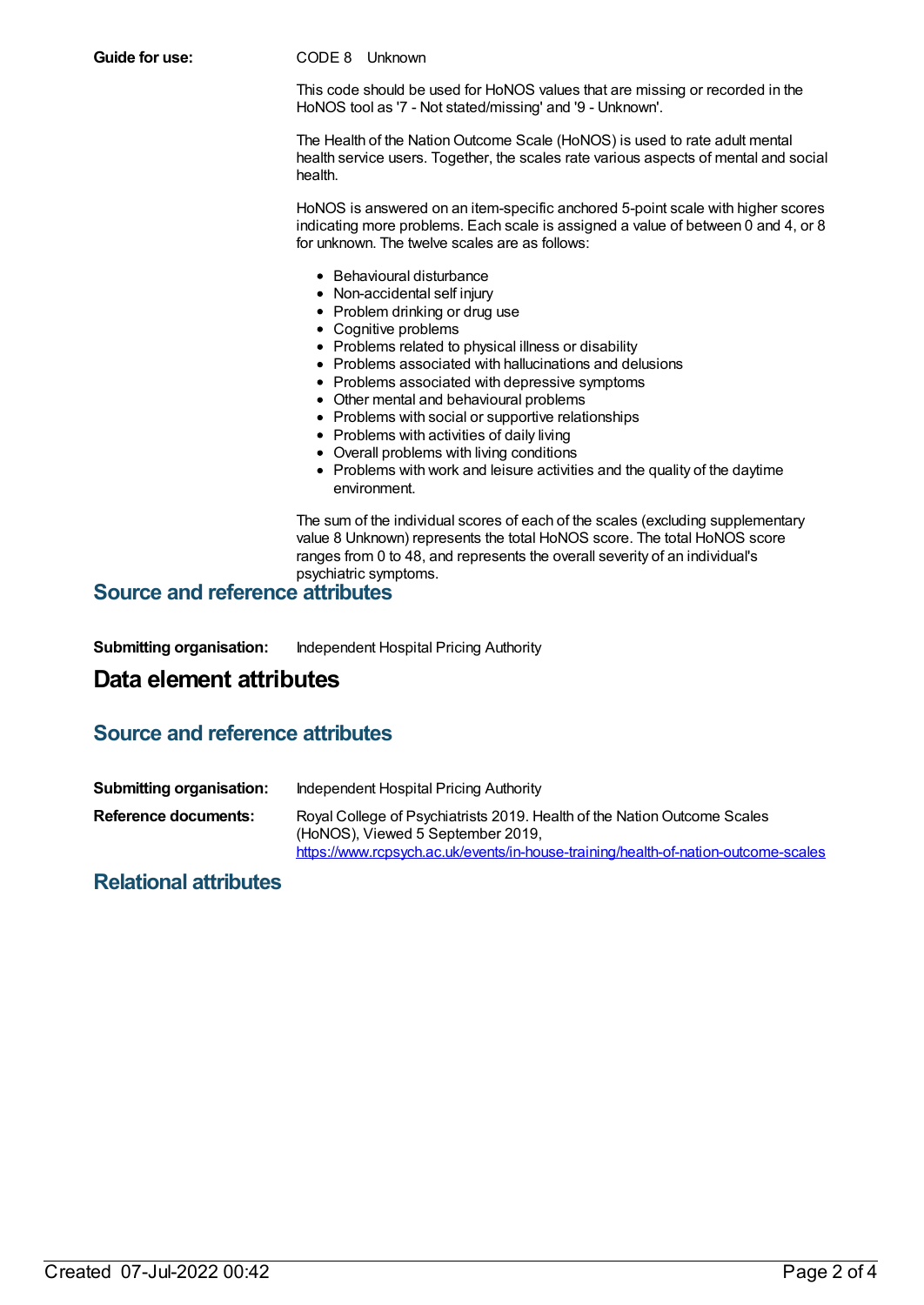See also Person-level of psychiatric symptom severity, Health of the Nation Outcome Scale 65+ score code N

- [Health](https://meteor.aihw.gov.au/RegistrationAuthority/12), Superseded 23/12/2020
- **[Tasmanian](https://meteor.aihw.gov.au/RegistrationAuthority/15) Health, Standard 06/05/2020**

See also Person-level of psychiatric symptom severity, Health of the Nation Outcome Scale 65+ score code N

• [Health](https://meteor.aihw.gov.au/RegistrationAuthority/12), Standard 23/12/2020

See also Person-level of psychiatric symptom severity, Health of the Nation Outcome Scale for Children and Adolescents score code N

• [Health](https://meteor.aihw.gov.au/RegistrationAuthority/12), Standard 19/02/2021

See also Person-level of psychiatric symptom severity, Health of the Nation Outcome Scale for Children and Adolescents score code N

• [Health](https://meteor.aihw.gov.au/RegistrationAuthority/12), Superseded 19/02/2021

Supersedes [Person—level](https://meteor.aihw.gov.au/content/676216) of psychiatric symptom severity, Health of the Nation Outcome Scale score code N

• [Health](https://meteor.aihw.gov.au/RegistrationAuthority/12), Superseded 17/01/2020